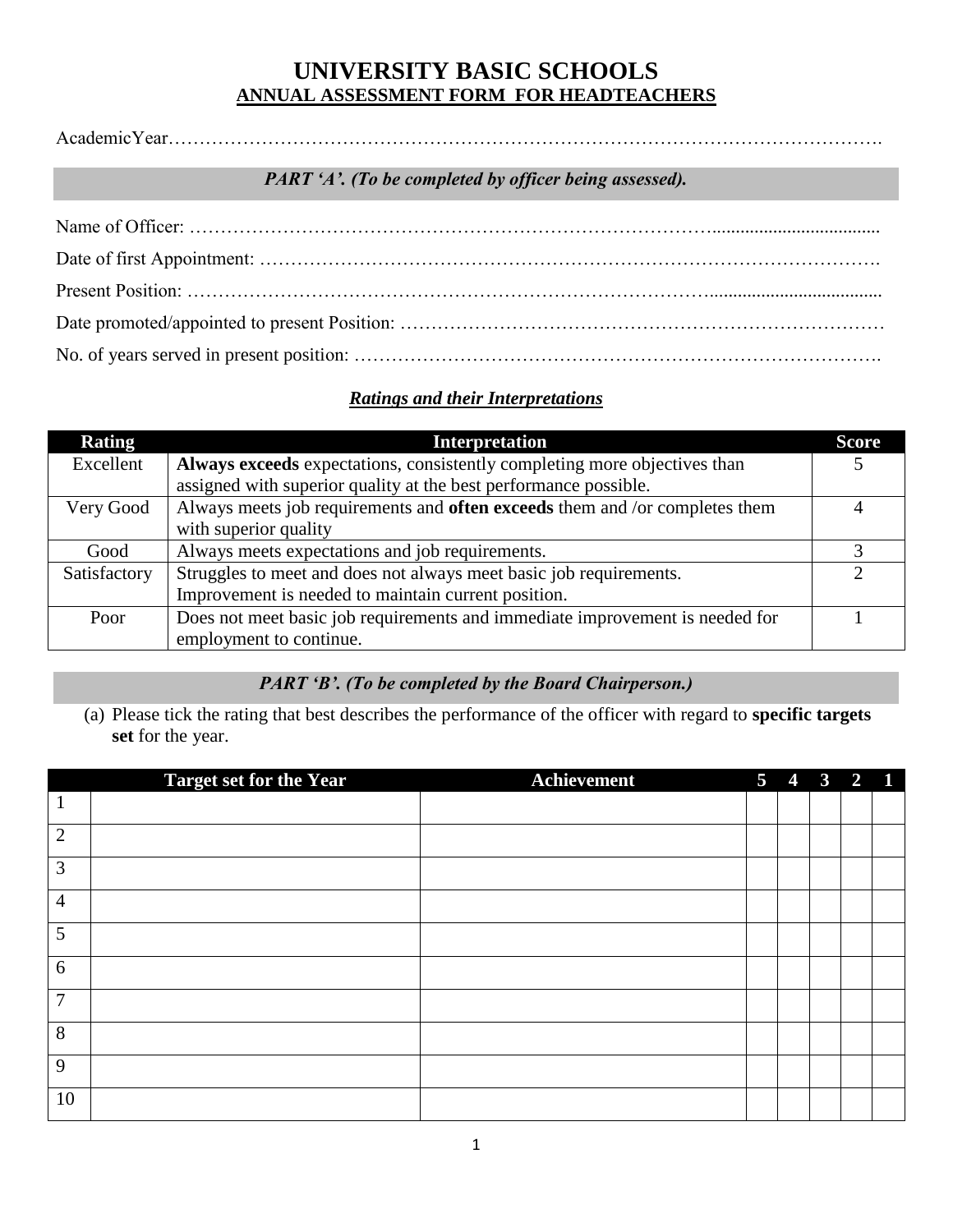## **1. MANAGEMENT**

|                | <b>CRITERIA</b>                                                                            | 5 4 3 2 1 |  |  |
|----------------|--------------------------------------------------------------------------------------------|-----------|--|--|
| a.             | Assists in the recruitment and retention of staff to support quality teaching and learning |           |  |  |
| b.             | Addresses issues in a timely manner                                                        |           |  |  |
| $\mathbf{c}$ . | Manages fiscal and physical resources of the school responsibly and efficiently            |           |  |  |
| $\mathbf{d}$   | Shows commitment to professional development of staff                                      |           |  |  |
| e.             | Capitalizes on expertise and resources in the University community to enhance school       |           |  |  |
|                | growth and performance                                                                     |           |  |  |

### **2. LEADERSHIP AND DIRECTION**

|              | <b>CRITERIA</b>                                          |  |  |  |
|--------------|----------------------------------------------------------|--|--|--|
| a            | Shows initiative and requires no prompting               |  |  |  |
| b            | Has control of subordinate staff and inspires confidence |  |  |  |
| $\mathbf{c}$ | Insists on high standards of work and results            |  |  |  |
| d            | Delegates effectively and follows up to achieve results  |  |  |  |
| e            | Evaluates staff and provides coaching for improvement    |  |  |  |
|              | Sets and provides direction to achieve challenging goals |  |  |  |
| g            | Promotes high expectations for teaching and learning     |  |  |  |
| h            | Recognizes and celebrates accomplishments of staff       |  |  |  |
|              | Keen to learn and adopt best practices from elsewhere    |  |  |  |
|              | Abreast with educational innovations                     |  |  |  |

### **3. INVOLVEMENT WITH SCHOOL BOARD**

|    | <b>CRITERIA</b>                                   |  | 5 4 3 2 |  |
|----|---------------------------------------------------|--|---------|--|
| a. | Regularly attends Board meetings                  |  |         |  |
|    | Reports regularly on school issues                |  |         |  |
|    | Participates actively in meetings and discussions |  |         |  |

### **4. WORK PERFORMANCE AND ATTITUDE TO WORK**

|    | CRITERIA                                 |  | 4 3 2 1 |  |
|----|------------------------------------------|--|---------|--|
| d. | Consistently attains set targets         |  |         |  |
|    | Knowledgeable about work                 |  |         |  |
|    | Attends work regularly and stays at post |  |         |  |

### **5. RELATIONSHIPS AND CO-OPERATION**

|              | <b>CRITERIA</b>                                                   |  | 5 4 3 2 1 |  |
|--------------|-------------------------------------------------------------------|--|-----------|--|
| a            | Gets on well with all categories of staff                         |  |           |  |
| <sup>B</sup> | Gets on well with deputies                                        |  |           |  |
|              | $C \mid$ Is easily accessible and approachable to pupils/students |  |           |  |
|              | Polite and helpful to parents and visitors                        |  |           |  |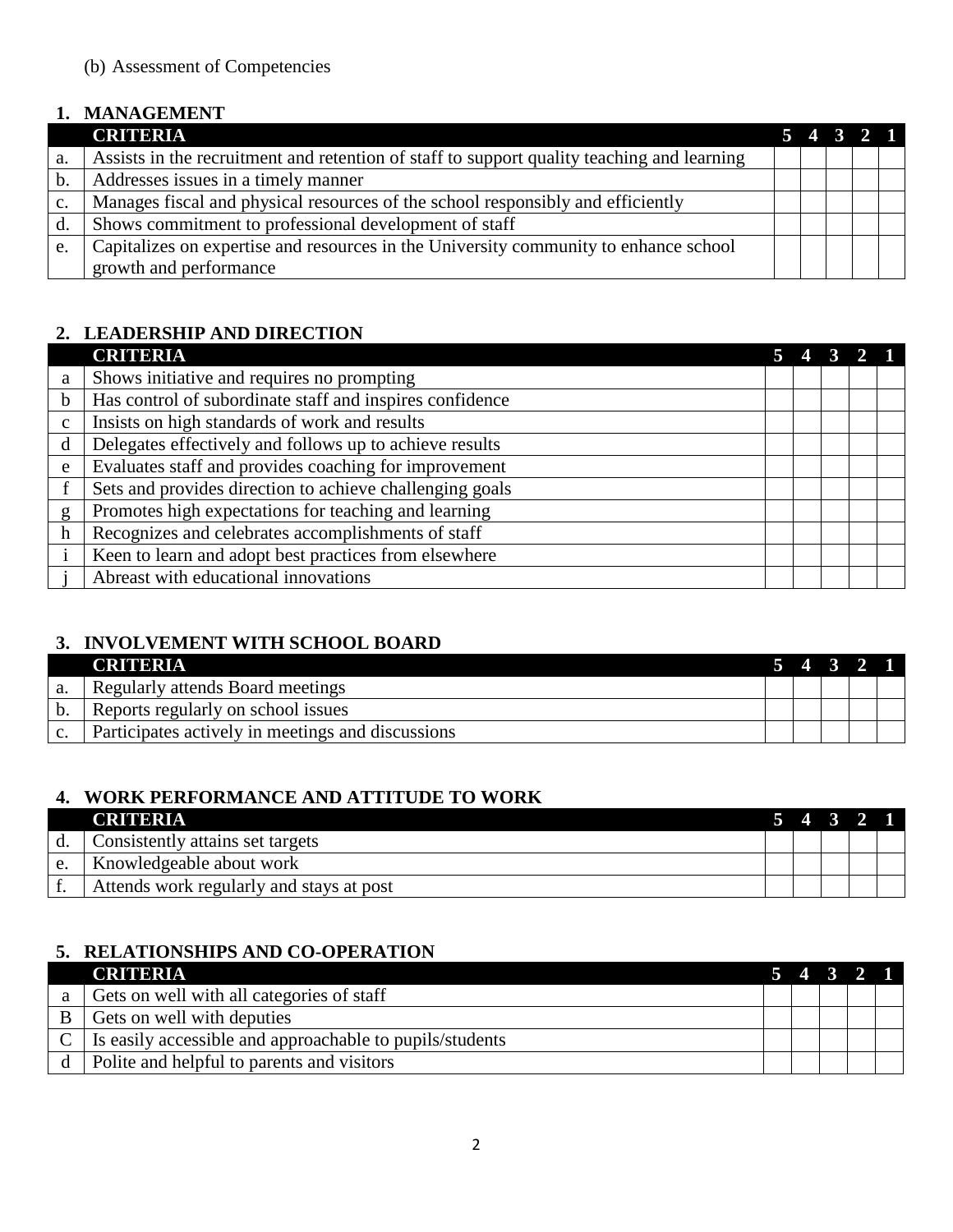#### **SUMMARY OF SCORES**

| NO.                         |                                      | <b>SCORE</b> |
|-----------------------------|--------------------------------------|--------------|
|                             | <b>MANAGEMENT</b>                    |              |
| $\mathcal{D}_{\mathcal{L}}$ | <b>LEADERSHIP AND DIRECTION</b>      |              |
| 3                           | <b>INVOLVEMENT WITH SCHOOL BOARD</b> |              |
| 4                           | PERFORMANCE AND ATTITUDE TO WORK     |              |
| 5                           | <b>RELATIONSHIP AND CO-OPERATION</b> |              |
|                             | <b>OVERALL SCORE</b>                 |              |

#### **INTERPRETATION OF SCORES**

| <b>Excellent</b> | <b>Very Good</b> | <b>Satisfactory</b> | Poor     |
|------------------|------------------|---------------------|----------|
| 130-150          | 100-129          | 70-99               | Below 70 |

#### **TRAINING AND DEVELOPMENT NEEDS (Assessor to Comment**)

i. With reference to the job description/key tasks, what competencies /skills does the employee lack?

……………………………………………………………………………………………………………………… ……………………………………………………………………………………………………………………… ……………………………………………………………………………………………………………………… ……………………………………………………………………………………………………………………… ……………………………………………………………………………………………………………………… ………………………………………………………………………………………………………………………

ii. What specific training would you recommend to enable him/her acquire the competencies needed? ……………………………………………………………………………………………………………………… ……………………………………………………………………………………………………………………… ……………………………………………………………………………………………………………………… ……………………………………………………………………………………………………………………… ……………………………………………………………………………………………………………………… ………………………………………………………………………………………………………………………